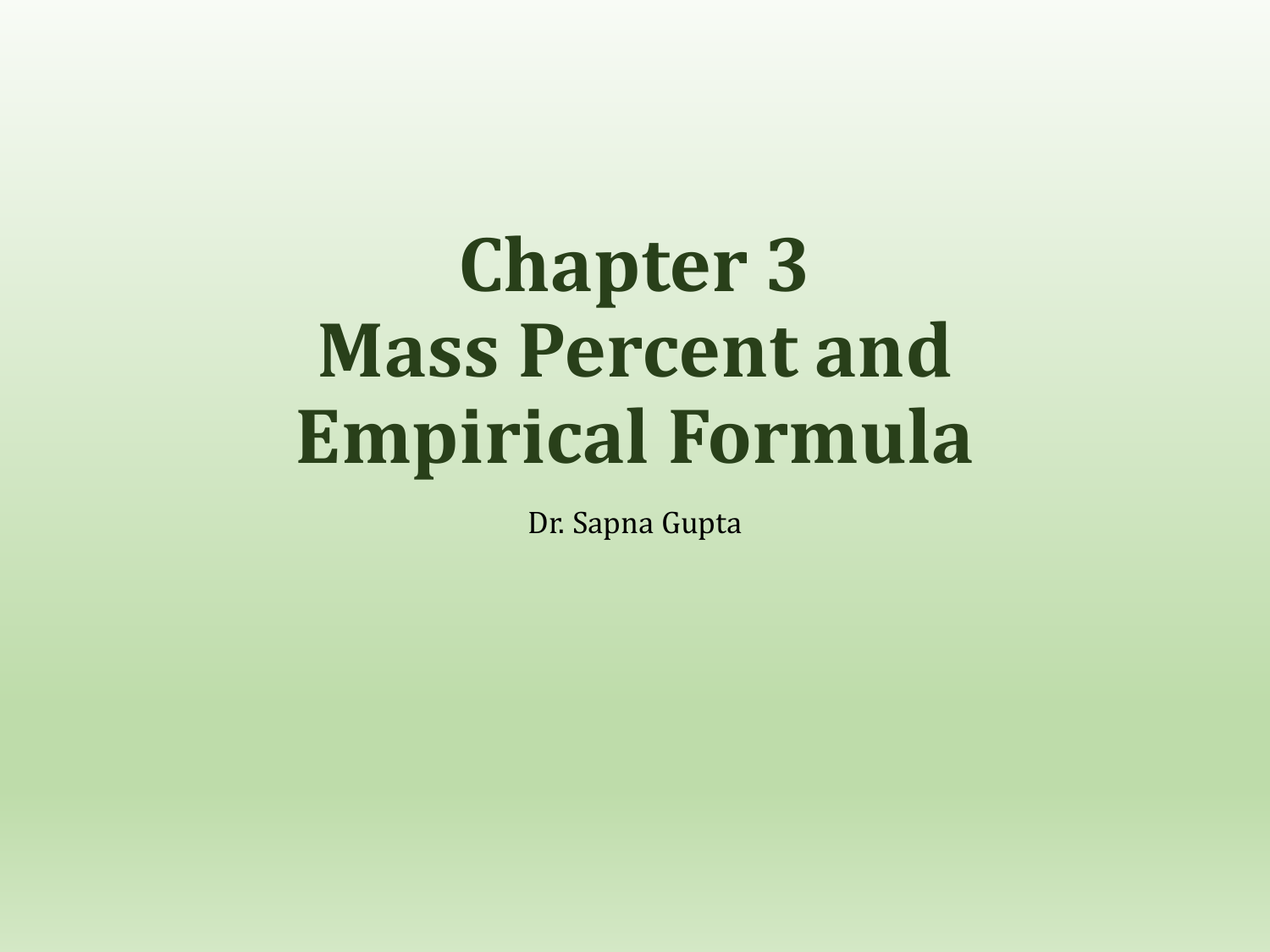# **Molecular and Formula Mass**

- Molecular mass is for molecules (covalent compounds)
- Formula mass is for ionic compounds.
- Masses are calculated by adding the mass of all the elements in the formula.
- It is really important to be good in nomenclature by now. The most common error is not knowing the formula of the compound.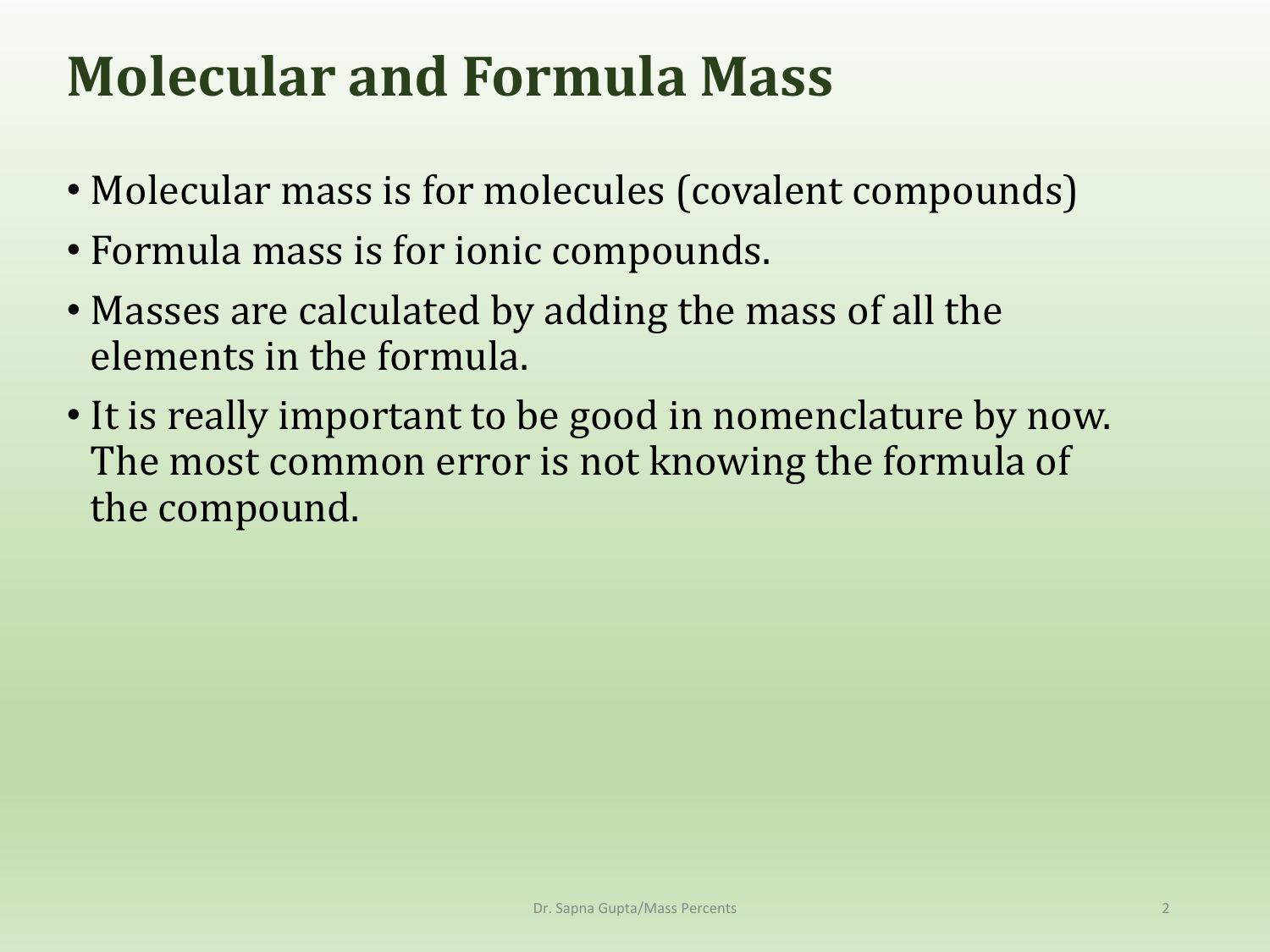# **Solved Examples**

Calculate the formula weight of the following compounds from their formulas. Report your answers to three significant figures.

**Calcium hydroxide, Ca(OH)<sup>2</sup>**

| 1 Ca                | $1(40.08) = 40.08$ amu  |                                      |  |  |
|---------------------|-------------------------|--------------------------------------|--|--|
| 20                  | $2(16.00) = 32.00$ amu  |                                      |  |  |
| 2H                  | $2(1.008) = 2.016$ amu  |                                      |  |  |
| Total               |                         | 74.096 amu; correct $SF = 74.10$ amu |  |  |
|                     | Methylamine, $CH_3NH_2$ |                                      |  |  |
| 1 C                 | $1(12.01) = 12.01$ amu  |                                      |  |  |
| 1 <sub>N</sub>      | $1(14.01) = 14.01$ amu  |                                      |  |  |
| 5H                  | $5(1.008) = 5.040$ amu  |                                      |  |  |
| Total               |                         | 31.060 amu; correct $SF = 31.06$ amu |  |  |
| Nitric acid, $HNO3$ |                         |                                      |  |  |
| 1H                  |                         | $1(1.008) = 1.008$ amu               |  |  |
| 1 <sub>N</sub>      |                         | $1(14.01) = 14.01$ amu               |  |  |
| 30                  |                         | $3(16.00) = 48.00$ amu               |  |  |
| Total               |                         | 63.018 amu; correct $SF = 63.02$ amu |  |  |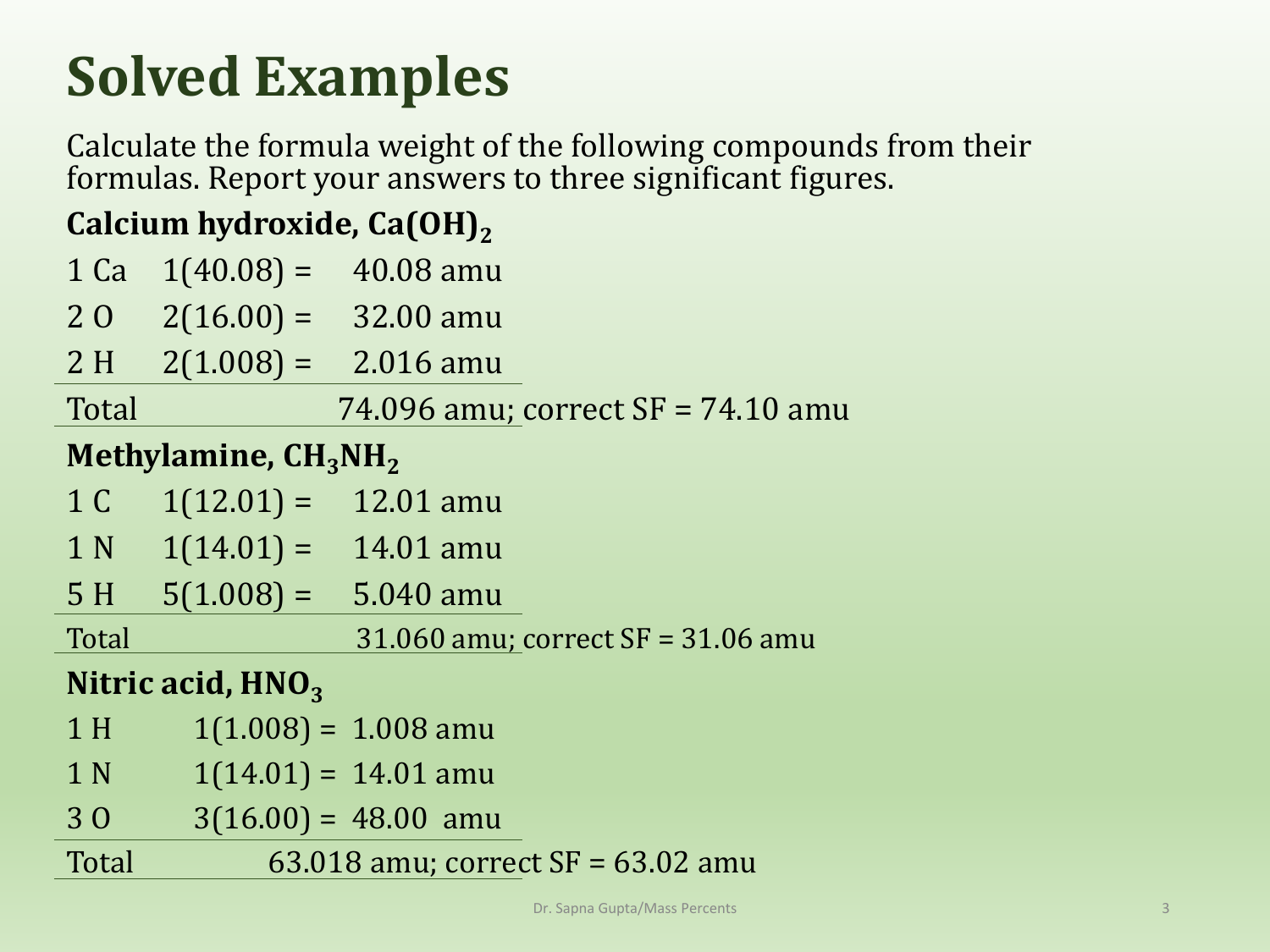# **Mole Concept**

**Question**: Which has more number of atoms? 1 g of He or 1 g of Au?

**Answer:** He – it will take many more atoms of helium to weigh 1 g because the mass of He atom is about 4 amu (or grams for convenience) per atom, whereas Au is 197g per atom.



Ometer avogatro

In chemical reactions atoms undergo rearrangement to form new compounds. There is also no loss of matter (Law of Conservation of Matter). So we have to account for ALL atoms. To calculate how many atoms will be completely going from one rearrangement to another, we need to be able to count them.

Avogadro, an Italian chemist, was the first one to calculate a number using mass of protons and carbon -12 isotope that could be useful for such calculations.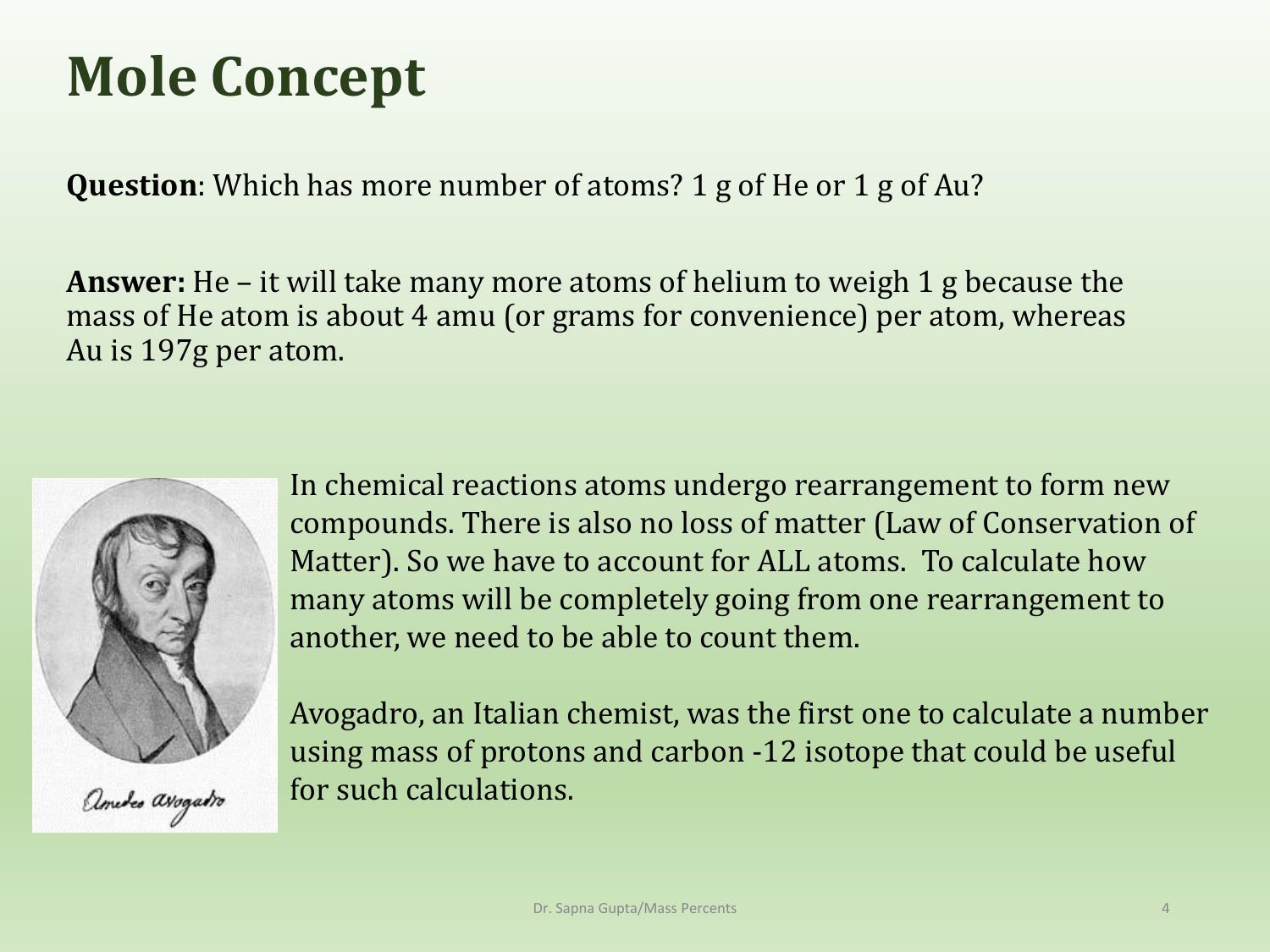# **Mole Concept (mol)**

- Mole is a measurement given to a certain number of atoms.
- 1 mol of substance has  $6.022 \times 10^{23}$  number of atoms
- 1 mol is like 1 dozen a conversion factor:
	- 1 mol of people are 6.022  $\times$  10<sup>23</sup> of people
	- 1 mol of pencils are  $6.022 \times 10^{23}$  number of pencils
	- 1 mol of stars are  $6.022 \times 10^{23}$  number of stars
- The mass of 1 mol of a substance is the mass number of the substance.
- Example:

1 mol C = 12.01 g of C =  $6.022 \times 10^{23}$  atoms of C 1 mol Fe = 55.847 g Fe =  $6.022 \times 10^{23}$  atoms of Fe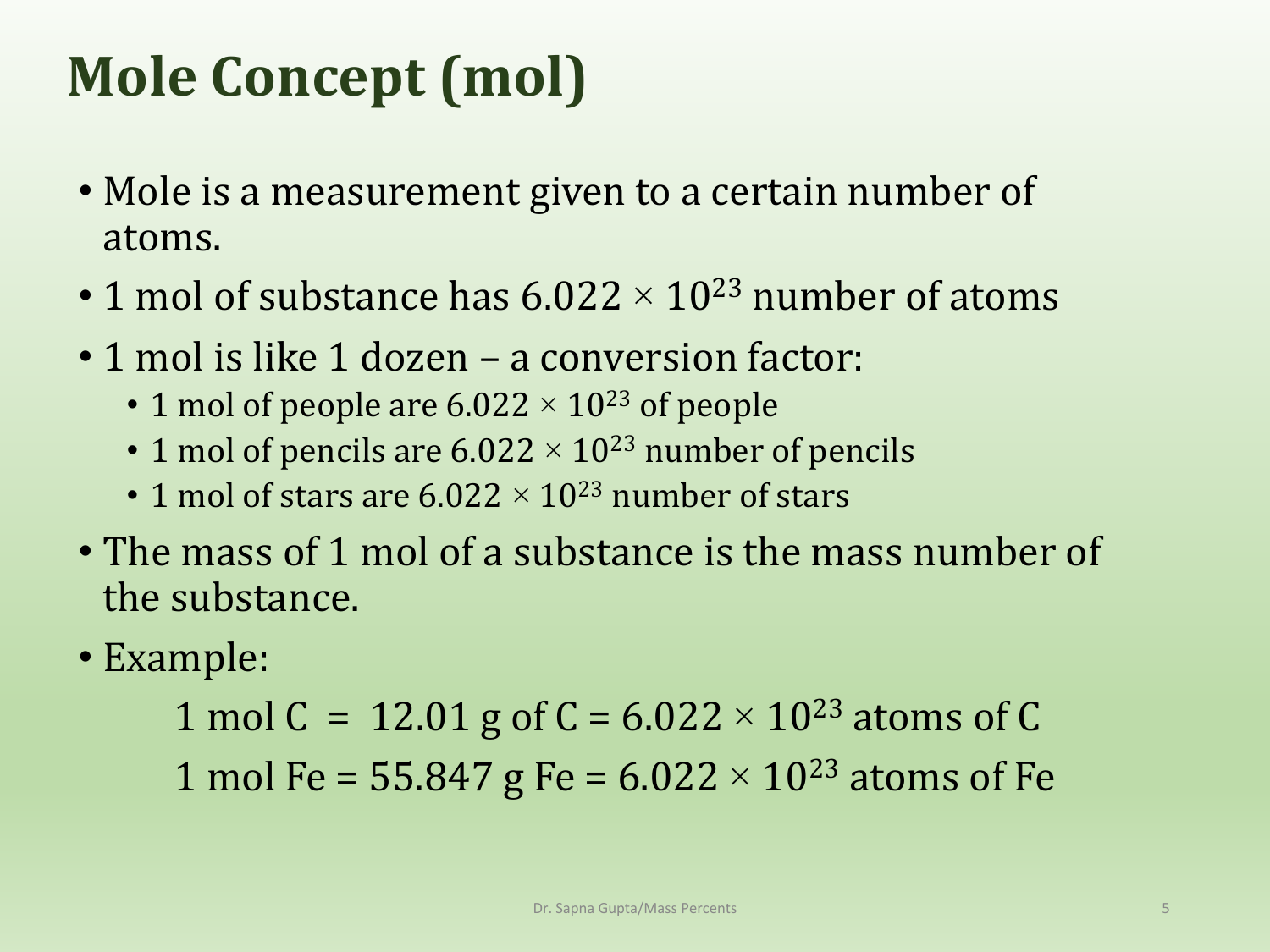### **Atomic Mass**

- Units of mass on the periodic table are reported as g/mol.
- Nitrogen is 14.007g/mol there are 14.007 g of N in every mol of N
- Sodium is 22.989 g/mol there are 22.989 g of Na in every mol of Na
- For majority of calculations we don't use the number of atoms as they cannot be counted. It is easier to work in grams.
- Remember mols is a unit but it cannot be measured by any instrument; it has to be converted to grams to be measured.
- The number of atoms are important because all reactions take place at atomic level and according to the conservation of mass no atoms are destroyed – only rearranged. Mol is an easy way to work with atoms without working in exponents.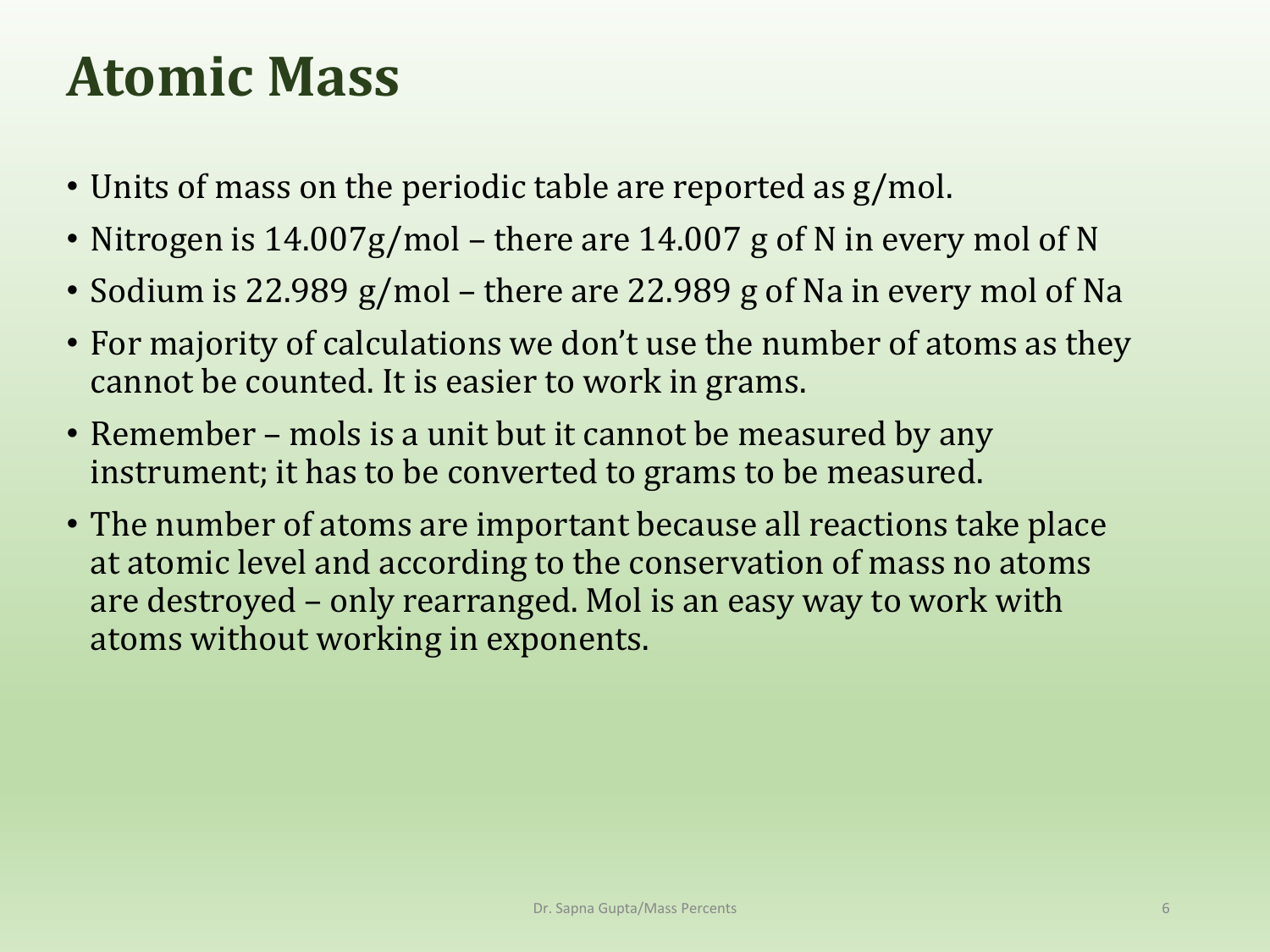### **Molar Mass**

- Atomic mass is obtained from the periodic table the mass numbers given are what is used.
- Molar mass (and formula mass) is the addition of the mass of ALL the atoms in the formula.
- Example: as before calculate the mass of calcium hydroxide. Use the same numbers and method, but instead of using amu – use g/mol.

### **Calcium hydroxide, Ca(OH)<sup>2</sup>**

- 1 Ca  $1(40.08) = 40.08$  g/mol
- $20 \quad 2(16.00) = \quad 32.00 \text{ g/mol}$
- $2 \text{ H}$   $2(1.008) = 2.016 \text{ g/mol}$

Total 74.096 g/mol; correct SF = 74.10 g/mol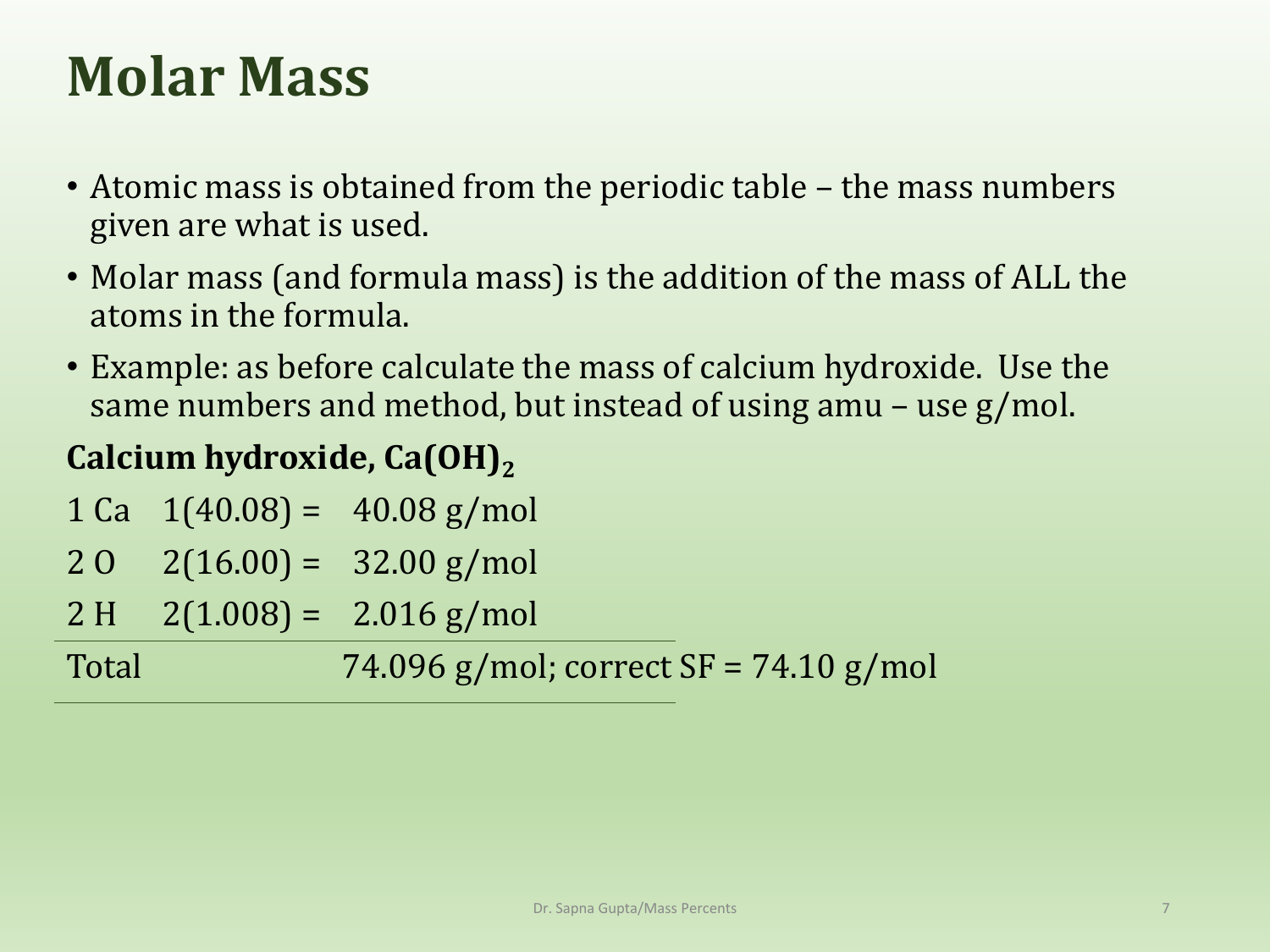# **Solved Examples**

- You have to be able to covert number of atoms to mols, mols to grams and all possible combinations.
- These calculations are done similar to unit conversion as in chapter 1; i.e. dimensional analysis.

#### **Example:**

A sample of nitric acid,  $\rm{HNO}_{3}$ , contains 0.253 mol  $\rm{HNO}_{3}$ . How many grams is this?

First, find the molar mass of  $HNO<sub>3</sub>$ :

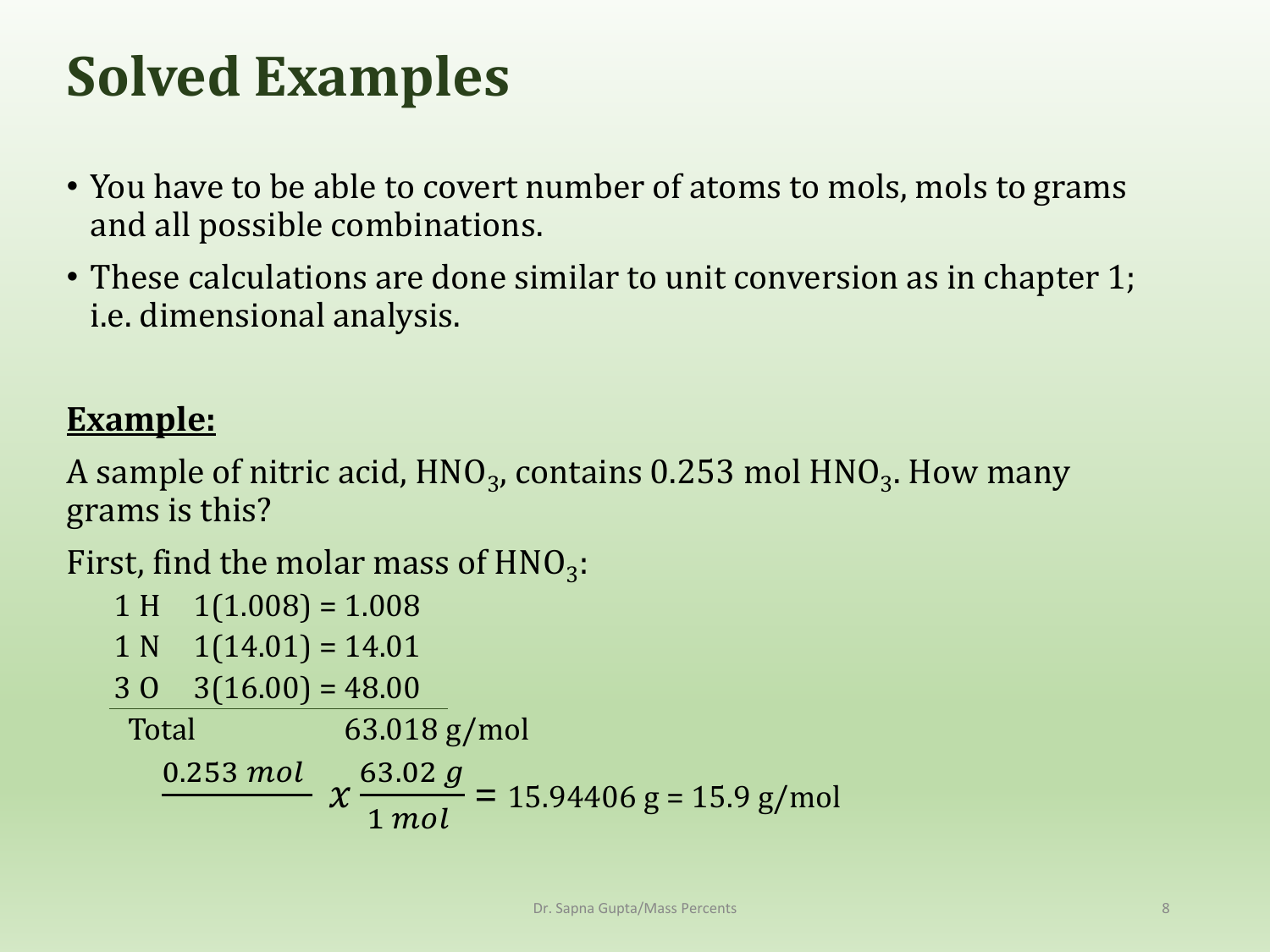Calcite is a mineral composed of calcium carbonate, CaCO<sub>3</sub>. A sample of calcite composed of pure calcium carbonate weighs 23.6 g. How many moles of calcium carbonate is this?

First, find the molar mass of  $CaCO_3$ :

| 1 Ca | $1(40.08) =$ | 40.08  |                  |
|------|--------------|--------|------------------|
| 1 C  | $1(12.01) =$ | 12.01  |                  |
| 30   | $3(16.00) =$ | 48.00  | 2 decimal places |
|      |              | 100.09 | $100.09$ g/mol   |

Next, find the number of moles in 23.6 g:

23.6 g $\times$   $\frac{1 \text{ mole}}{400.00}$  $\times \frac{11101e}{100.09g}$  $=$  2.35787791 $\times$ 10 $^{-1}$  g 1  $2.36\times 10^{-1}$  g or 0.236 g (3 significant figures) ÷,  $= 2.36 \times 10^{-7}$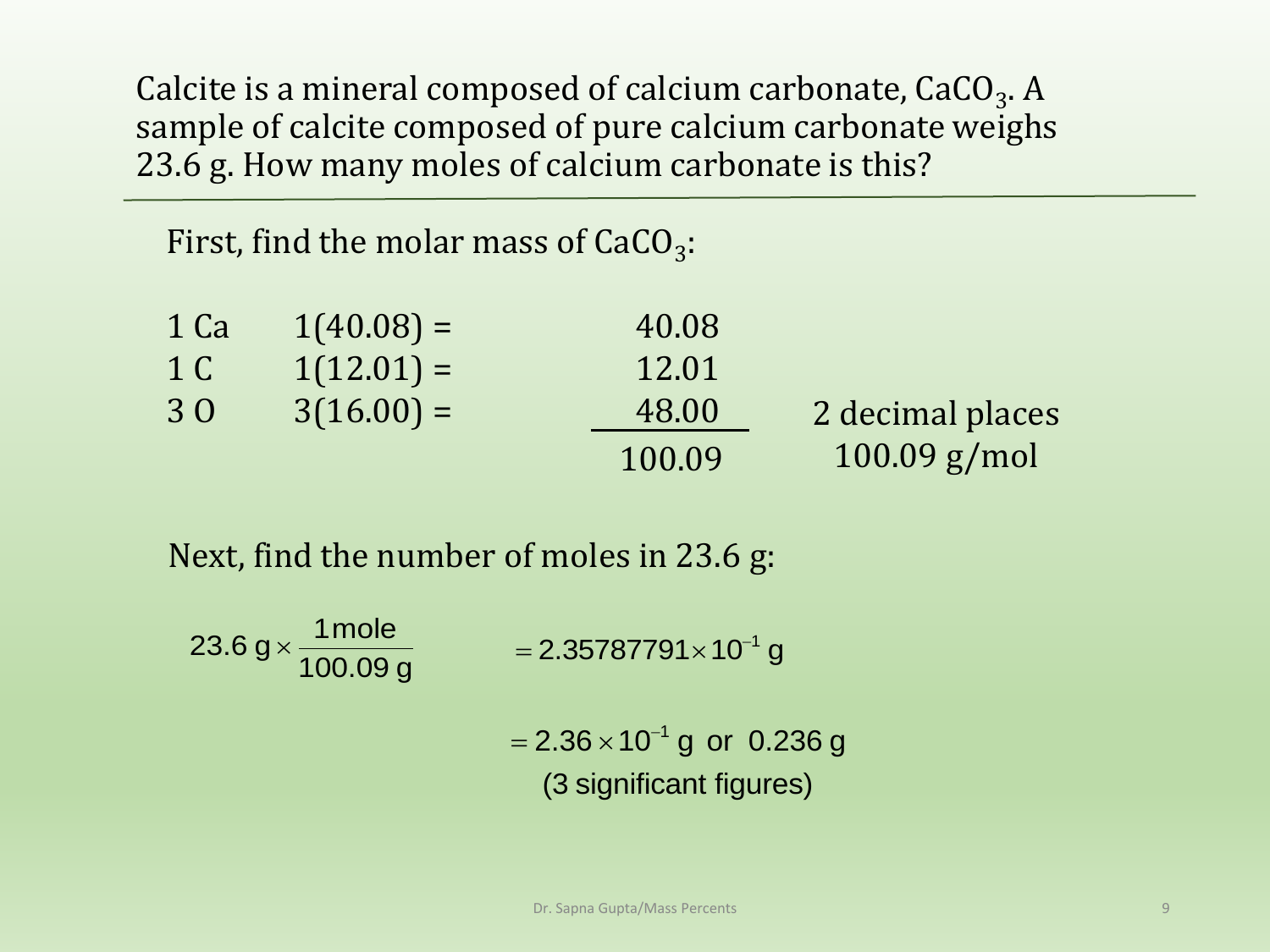The average daily requirement of the essential amino acid leucine,  $C_6H_{14}O_2N$ , is 2.2 g for an adult. What is the average daily requirement of leucine in moles?

First, find the molar mass of leucine:

| 6 C            | $6(12.01) =$  | 72.06   |                  |
|----------------|---------------|---------|------------------|
| 20             | $2(16.00) =$  | 32.00   |                  |
| 1 <sub>N</sub> | $1(14.01) =$  | 14.01   |                  |
| 14 H           | $14(1.008) =$ | 14.112  | 2 decimal places |
|                |               | 132.182 | $132.18$ g/mol   |

Next, find the number of moles in 2.2 g:

 $2.2 g \times \frac{1 \text{ mole}}{100 \text{ kg}}$ 132.18 g  $\times \frac{11100e}{132.18 \text{ g}} = 1.6643 \times 10^{-2} \text{ mol} = 1.7 \times 10^{-2}$  $1.7 \times 10^{-2}$  mol or 0.017 mol (2 significant figures) - $= 1.7 \times 10^{-2}$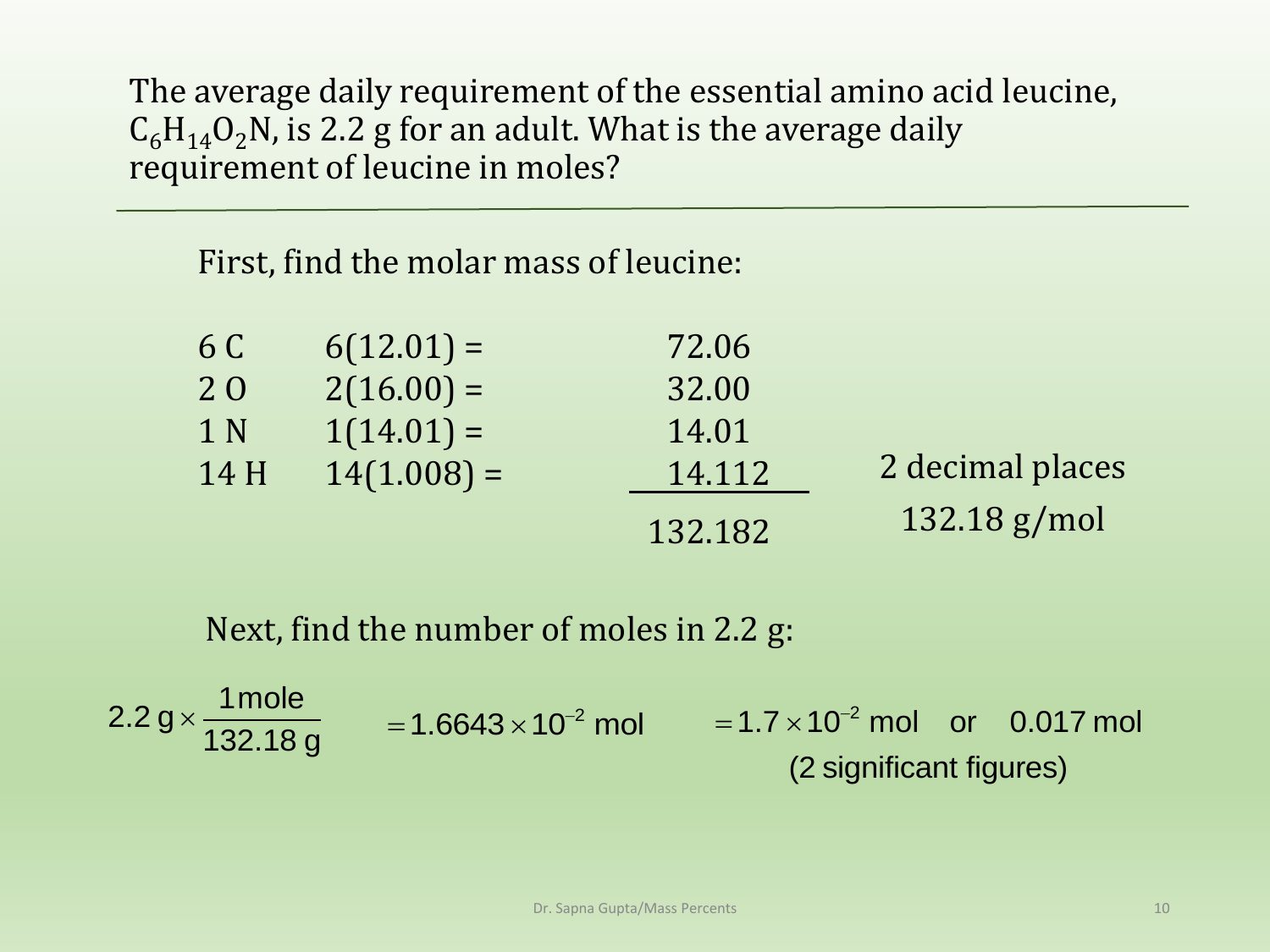The daily requirement of chromium in the human diet is  $1.0 \times 10^{-6}$ g. How many atoms of chromium does this represent?

First, find the molar mass of Cr: 1 Cr  $1(51.996) = 51.996$ 

Now, convert  $1.0 \times 10^{-6}$  grams to moles:

23  $6.022 \times 10^{23}$  atoms<br> $1.0 \times 10^{-6}$  g  $\times \frac{1 \text{ mol}}{51,996 \text{ g}} \times \frac{6.022 \times 10^{23} \text{ atoms}}{1 \text{ mol}}$  $\frac{1 \text{mol}}{51.996 \text{ g}} \times \frac{6.022 \times 10^{23}}{1 \text{mol}}$  $-6$  av 1mol  $\frac{1}{2}$  6.022  $\times$  $\times 10^{-6}$  g  $\times \frac{1 \text{ mol}}{51,996 \text{ g}} \times \frac{6.022}{1}$  $=$  1.158166  $\times$  10<sup>16</sup> atoms  $1.2 \times 10^{16}$  atoms (2 significant figures)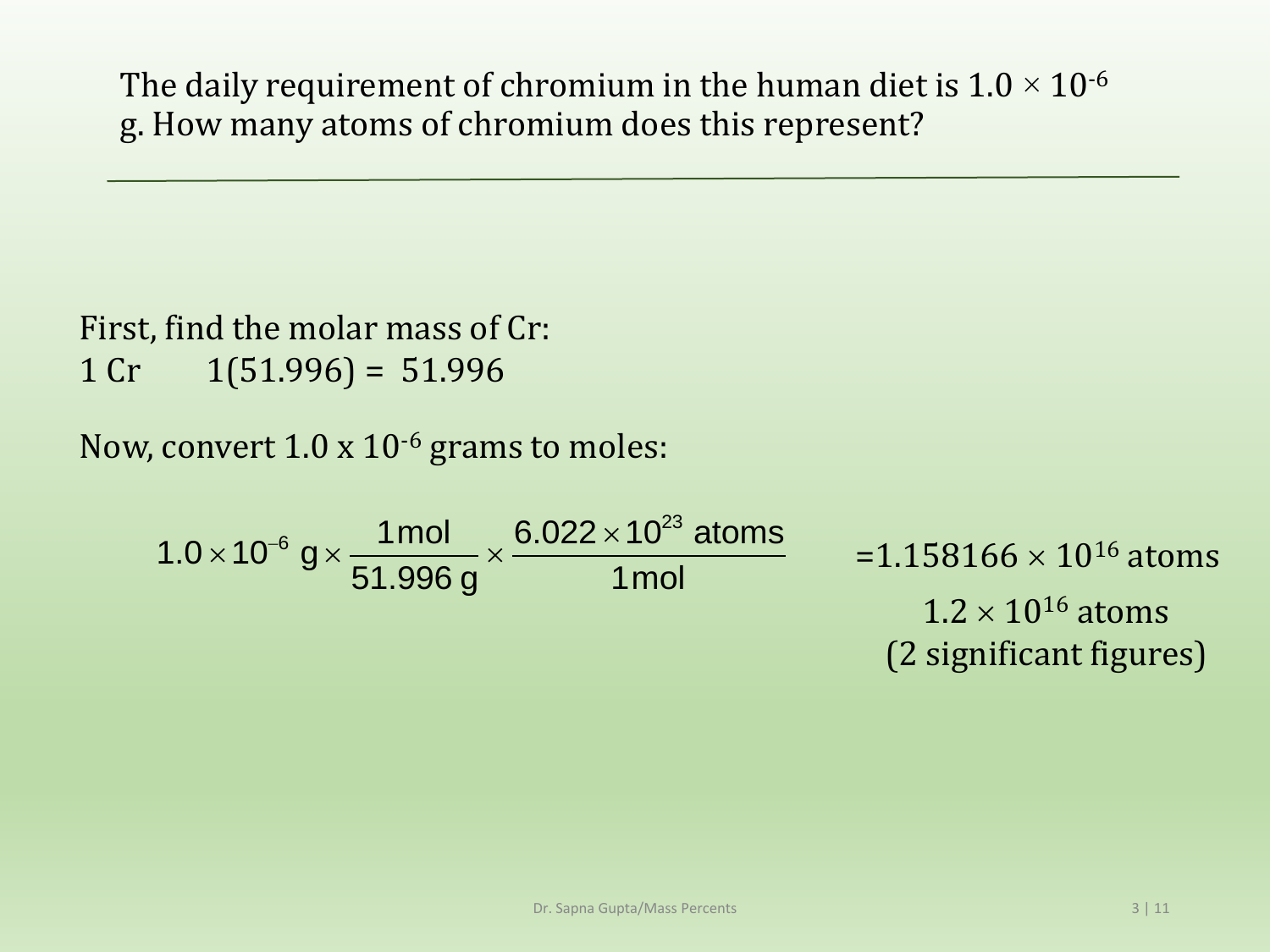### **Mass Percents**

- Mass percent of compounds is the mass percent of each element in that compound.
- Find the total mass of the compound and find the mass of each of the elements in the compound.

 $\%$  mass of an element  $=$ mols of element x at.mass of element molar mass of the compound x 100%

e.g. in  $Na<sub>2</sub>CO<sub>3</sub>$  – there are 2 mols of sodium, 1 mol of carbon and 3 mols of oxygen.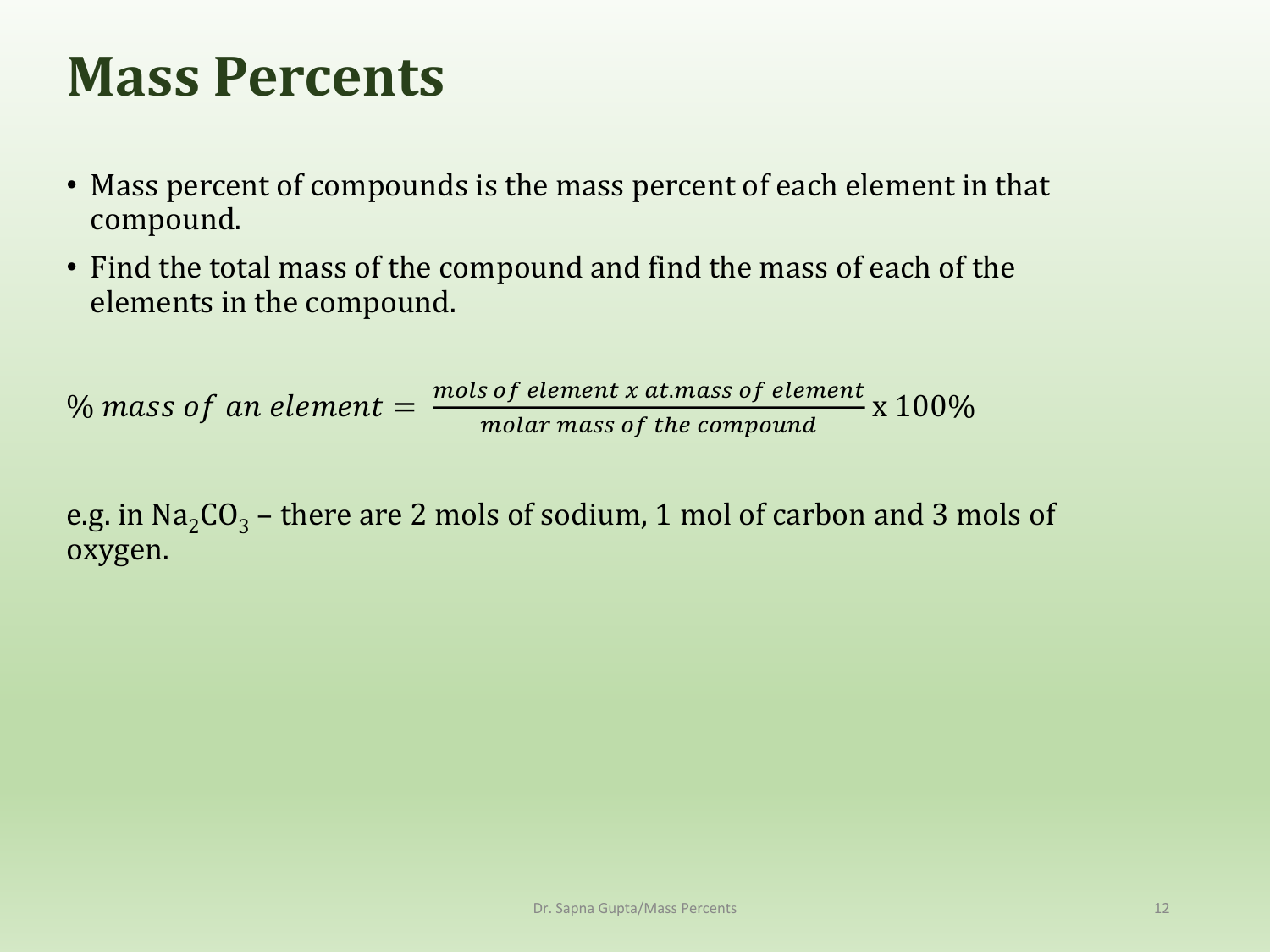Lead(II) chromate, PbCrO<sub>4</sub>, is used as a paint pigment (chrome yellow). What is the percentage composition of lead(II) chromate?

First, find the molar mass of PbCrO<sub>4</sub>:

| 1 Pb | $1(207.2) =$  | 207.2   |                   |
|------|---------------|---------|-------------------|
| 1 Cr | $1(51.996) =$ | 51.996  |                   |
| 4 O  | $4(16.00) =$  | 64.00   | (1 decimal place) |
|      |               | 323.196 | $323.2$ g/mol     |

Now, convert each to percent composition:

7, convert each to percent composition:  
\nPb: 
$$
\frac{207.2 \text{ g}}{323.20 \text{ g}} \times 100\% = 64.11\%
$$
  
\n  
\nCr:  $\frac{51.996 \text{ g}}{323.20 \text{ g}} \times 100\% = 16.09\%$   
\n  
\nO:  $\frac{64.00 \text{ g}}{323.20 \text{ g}} \times 100\% = 19.80\%$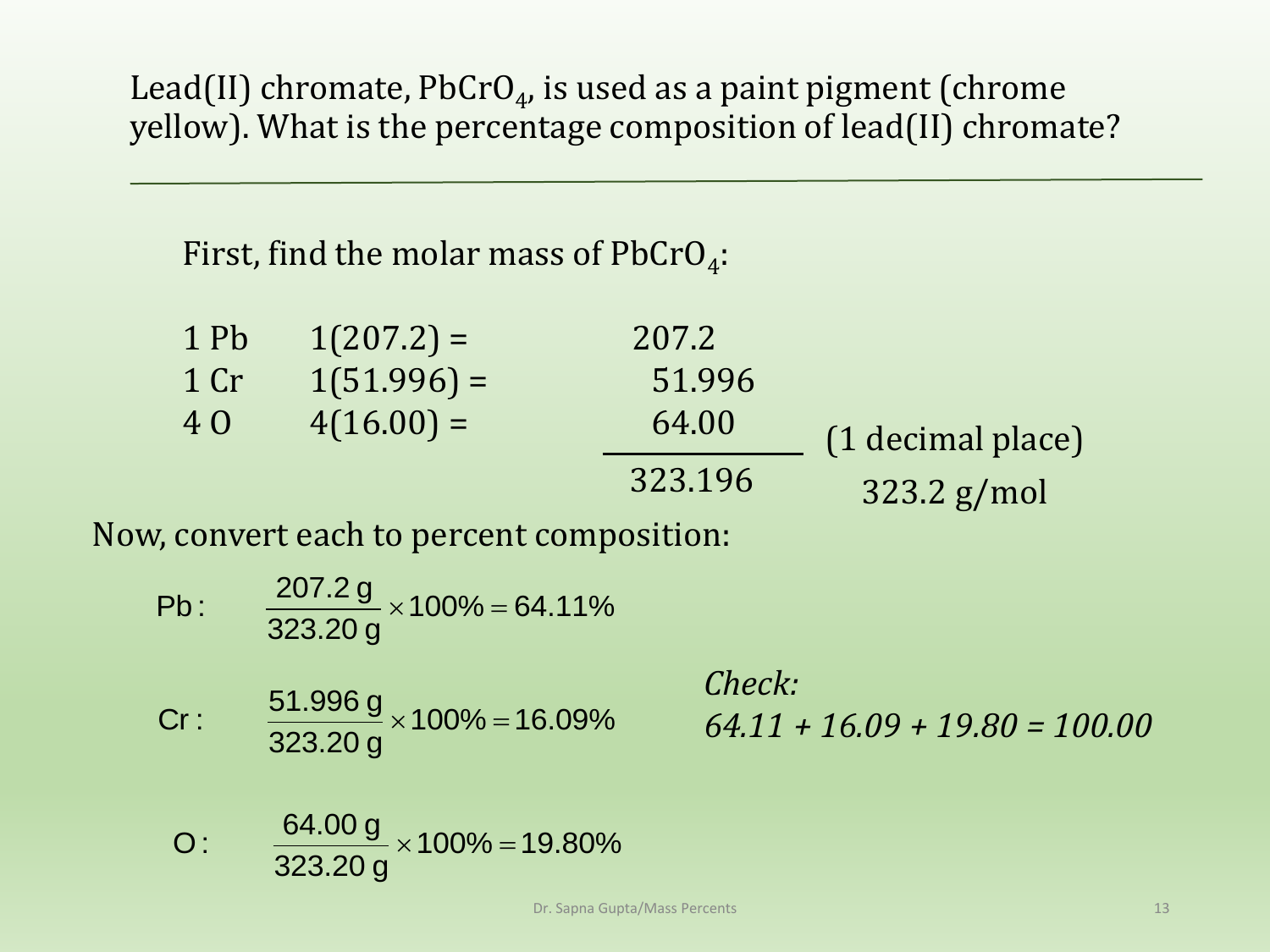The chemical name of table sugar is sucrose,  $C_{12}H_{22}O_{11}$ . How many grams of carbon are in 68.1 g of sucrose?

First, find the molar mass of  $C_{12}H_{22}O_{11}$ :

| 12 C | $12(12.01) =$ | 144.12  |                    |
|------|---------------|---------|--------------------|
| 11 0 | $11(16.00) =$ | 176.00  |                    |
| 22 H | $22(1.008) =$ | 22.176  | (2 decimal places) |
|      |               | 342.296 | $342.30$ g/mol     |

Now, find the mass of carbon in 68.1 g sucrose:

(3 significant figures)  $x$ , rind the mass of carbon in oo.1 g sucrose.<br>68.1g sucrose  $\times \frac{144.12 \text{ g carbon}}{342,30 \text{ g}} = 28.7 \text{ g carbon}$ 342.30 g sucrose  $\times$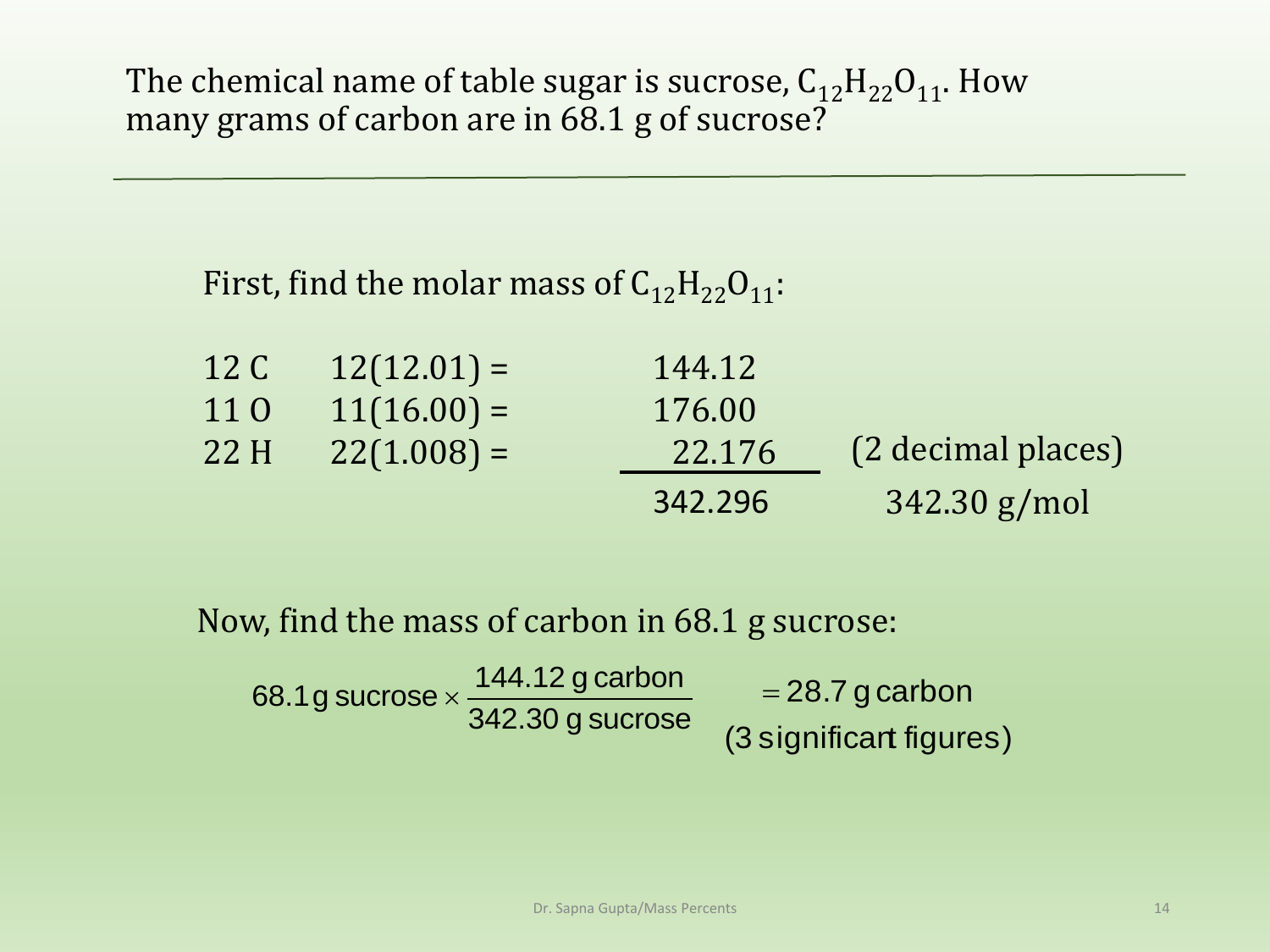What is the percent water in copper(II) sulfate pentahydrate,  $CuSO<sub>4</sub> \cdot 5 H<sub>2</sub>O?$ 

| 1 Cu | $(1)63.55$ g = 63.55 g |
|------|------------------------|
| 1 S  | $(1)32.07$ g = 32.07 g |
| 40   | $(4)16.00$ g = 64.00 g |
|      | $159.62$ g/mc          |

 $2 H (2)1.01 = 2.02 g$  $10$  (1)16.00 = 16.00 g  $18.02$  g/mol

Formula Mass = 159.62 + 5(18.02) = 249.72 g/mol

Divide the mass of water in one mole of the hydrate by the molar mass of the hydrate and multiply this fraction by 100.

percent hydration = 
$$
\frac{(5 x 18.02)}{249.72} x 100\% = 36.08\%
$$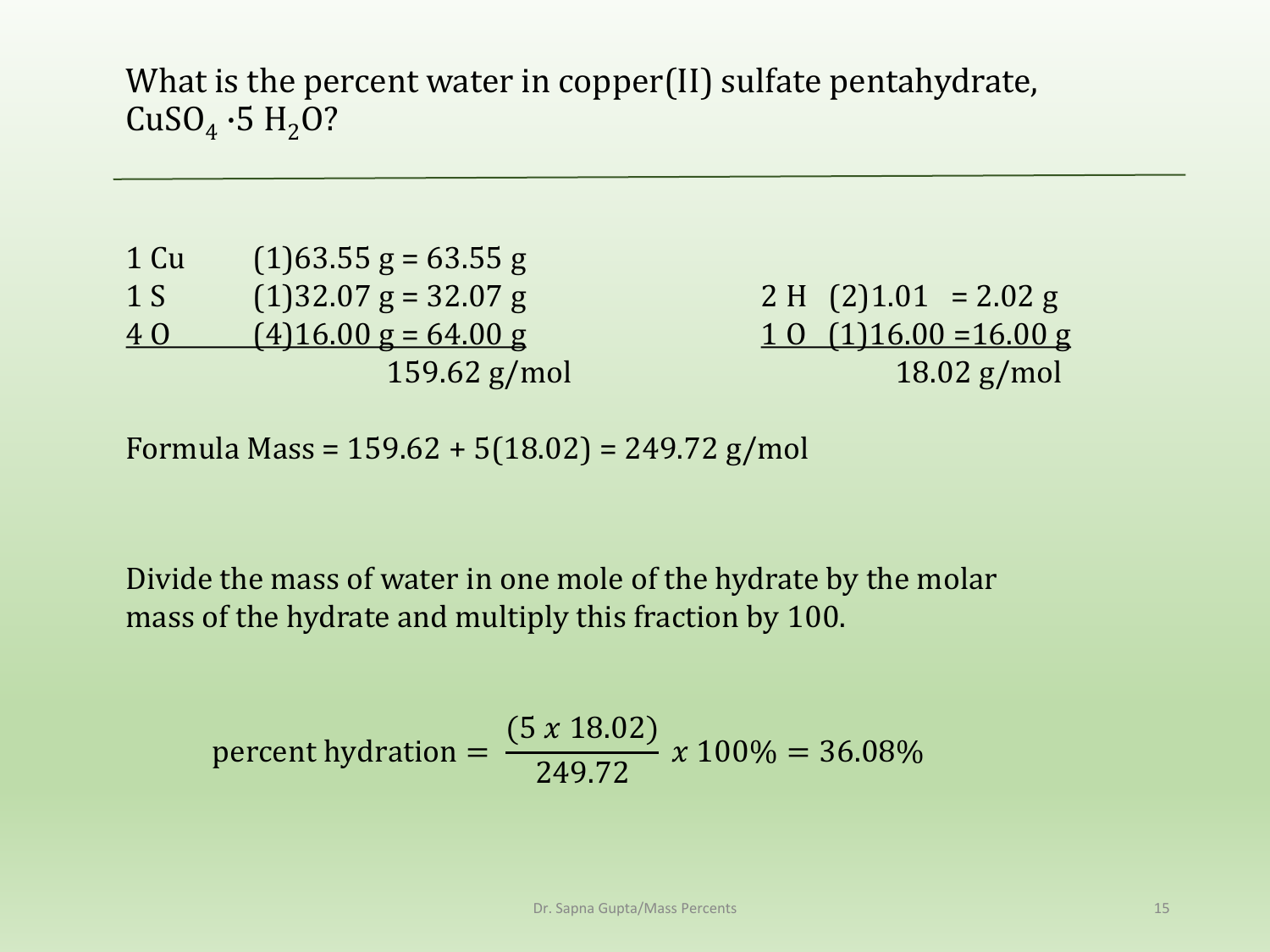### **More Examples: Converting Mass, Moles and Atoms**

Example 1: Determine the number of moles in 85.00 grams of sodium chlorate, NaClO<sub>3</sub>

ample 1: Determine the number of moles in 85.00 grams of  
odium chloride, NaClO<sub>3</sub>  
1 mole NaClO  
85.00 g NaClO<sub>3</sub> × 
$$
\frac{3}{106.44 \text{ g NaClO}} = 0.7986 \text{ mol NaClO}_3
$$

Example 2: Determine the number of molecules in 4.6 moles of ethanol, C<sub>2</sub>H<sub>5</sub>OH. (1 mole = 6.022 x 10<sup>23</sup>)

$$
3 \t106.44 \t{g NaClO}
$$
\nExample 2: Determine the number of molecules in 4.6 moles of ethanol, C<sub>2</sub>H<sub>5</sub>OH. (1 mole = 6.022 x 10<sup>23</sup>)

\n
$$
6.02 \times 10^{23} \t{molecules C H OH}
$$
\n4.6 mol C<sub>2</sub>H<sub>5</sub>OH × 
$$
\frac{2.5}{1} = 2.8 \times 10^{24} \t{molecules}
$$
\nExample 3: (continued from 2) Determine how many H atoms are

Example 3: (continued from 2) Determine how many H atoms are in 4.6 moles of ethanol.

• Begin with the answer to the last problem

$$
2.8 \times 10^{24}
$$
 molecules C H OH  $\times \frac{6 \text{ H atoms}}{1 \text{ molecule C H OH}} = 1.7 \times 10^{25}$  atoms H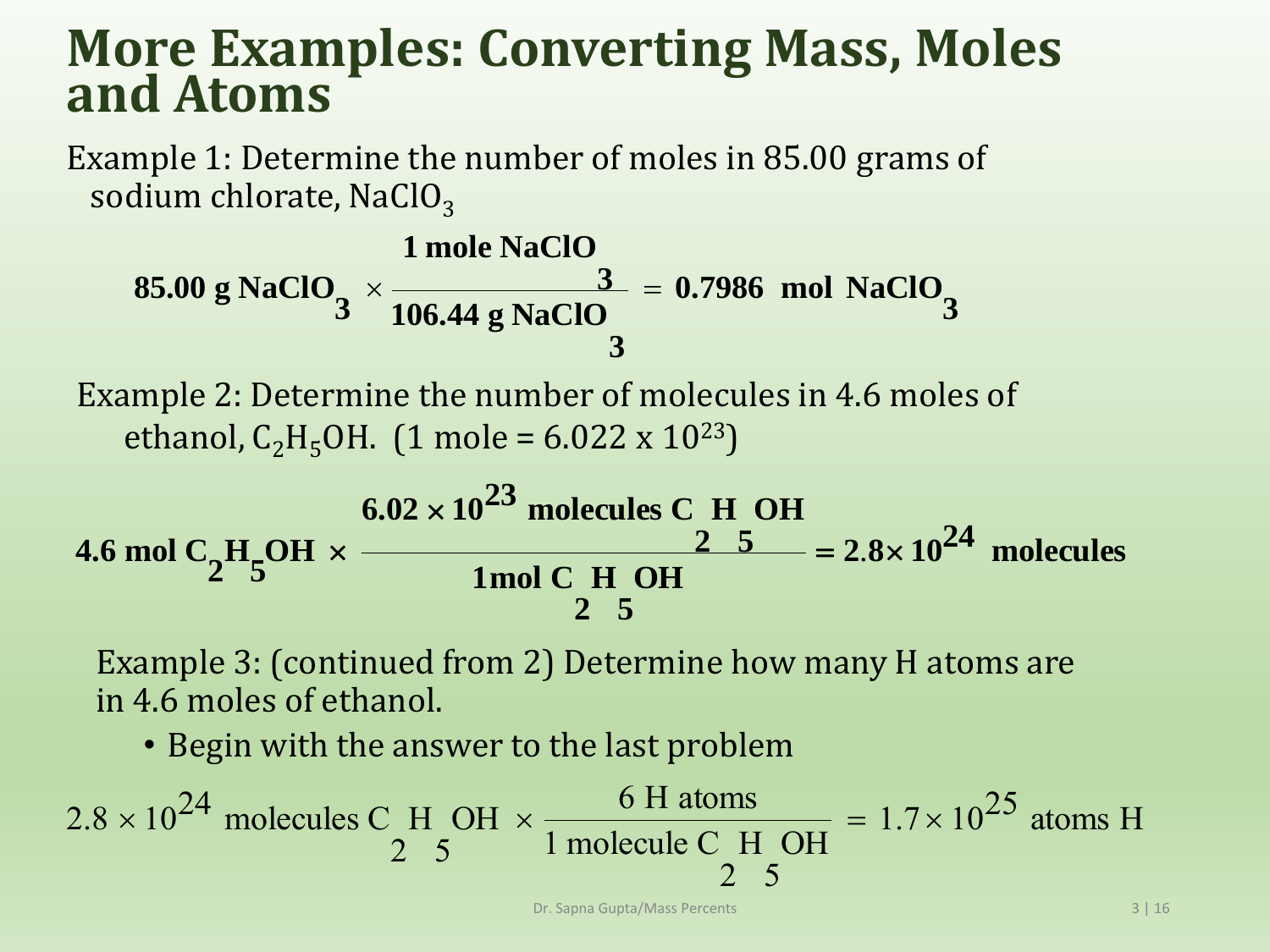# **Combustion Analysis**

• Analysis of organic compounds (C,H, N, S and sometimes O) are carried using an apparatus like the one below



- The sample is combusted (burned in oxygen) and the products, carbon dioxide and water and other oxides are collected and weighed.
- The percent of elements can then be calculated followed by calculation of the empirical formula.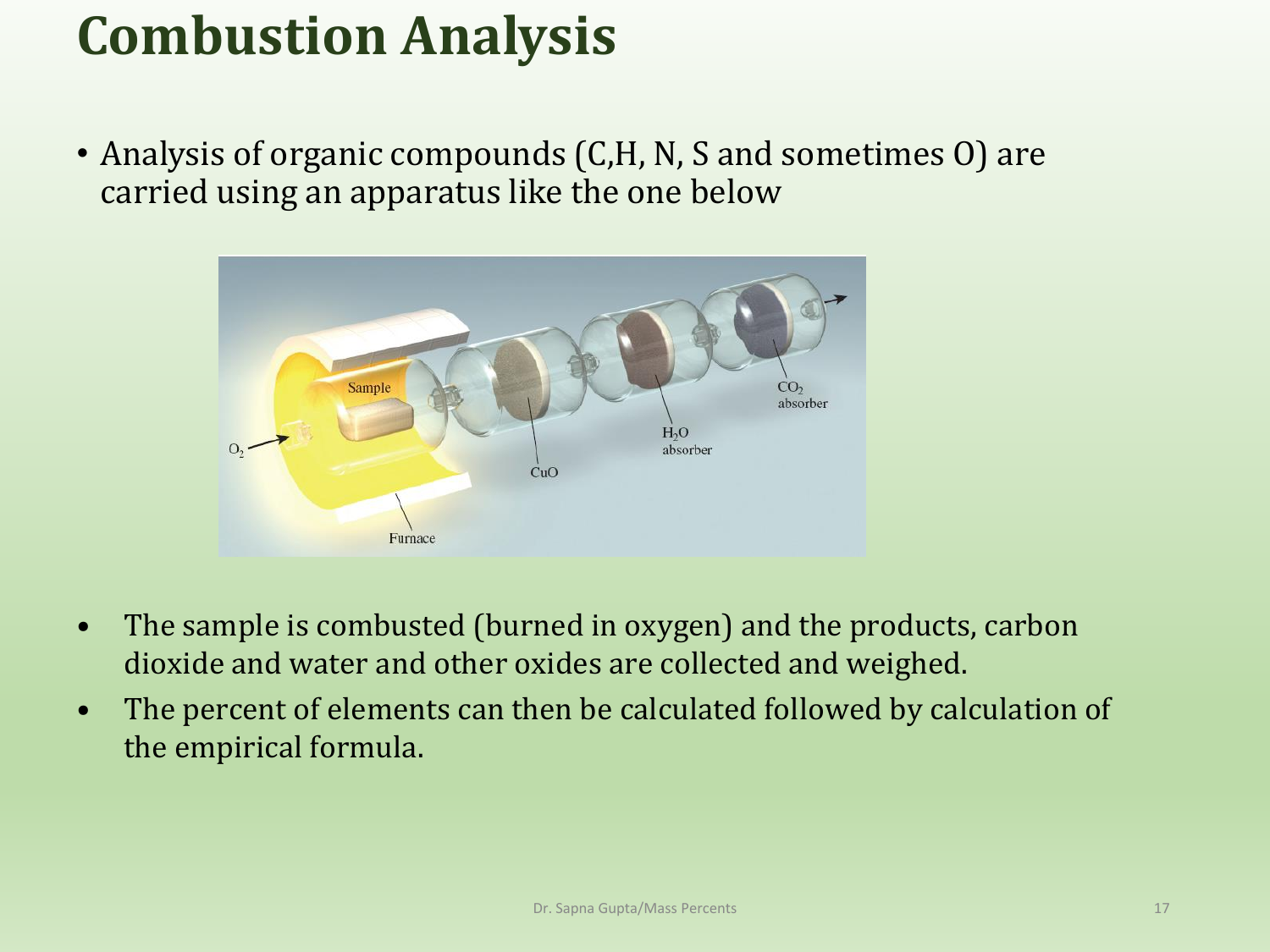# **Empirical Formula**

#### The formula of a substance written with the smallest integer subscripts. The empirical formula for  $N_2O_4$  is  $NO_2$ . The empirical formula for  $\rm H_2O_2$  is HO. **Determining the Empirical Formula** *Beginning with percent composition:*

- Assume exactly 100 g so percentages convert directly to grams.
- Convert grams to moles for each element.
- Round off the resulting mole ratios to obtain whole numbers.
- Divide each mole amount by the smallest mole amount to get mol ratio.

### *If the result is not a whole number:*

- Multiply each mole amount by a factor to make whole numbers. *For example:*
- If the decimal portion is 0.5, multiply by 2.
- If the decimal portion is 0.33 or 0.67, multiply by 3.
- If the decimal portion is 0.25 or 0.75, multiply by 4.

To get the molecular formula divide the molecular weight by the mass of the empirical formula. Multiply the empirical formula with that number obtained.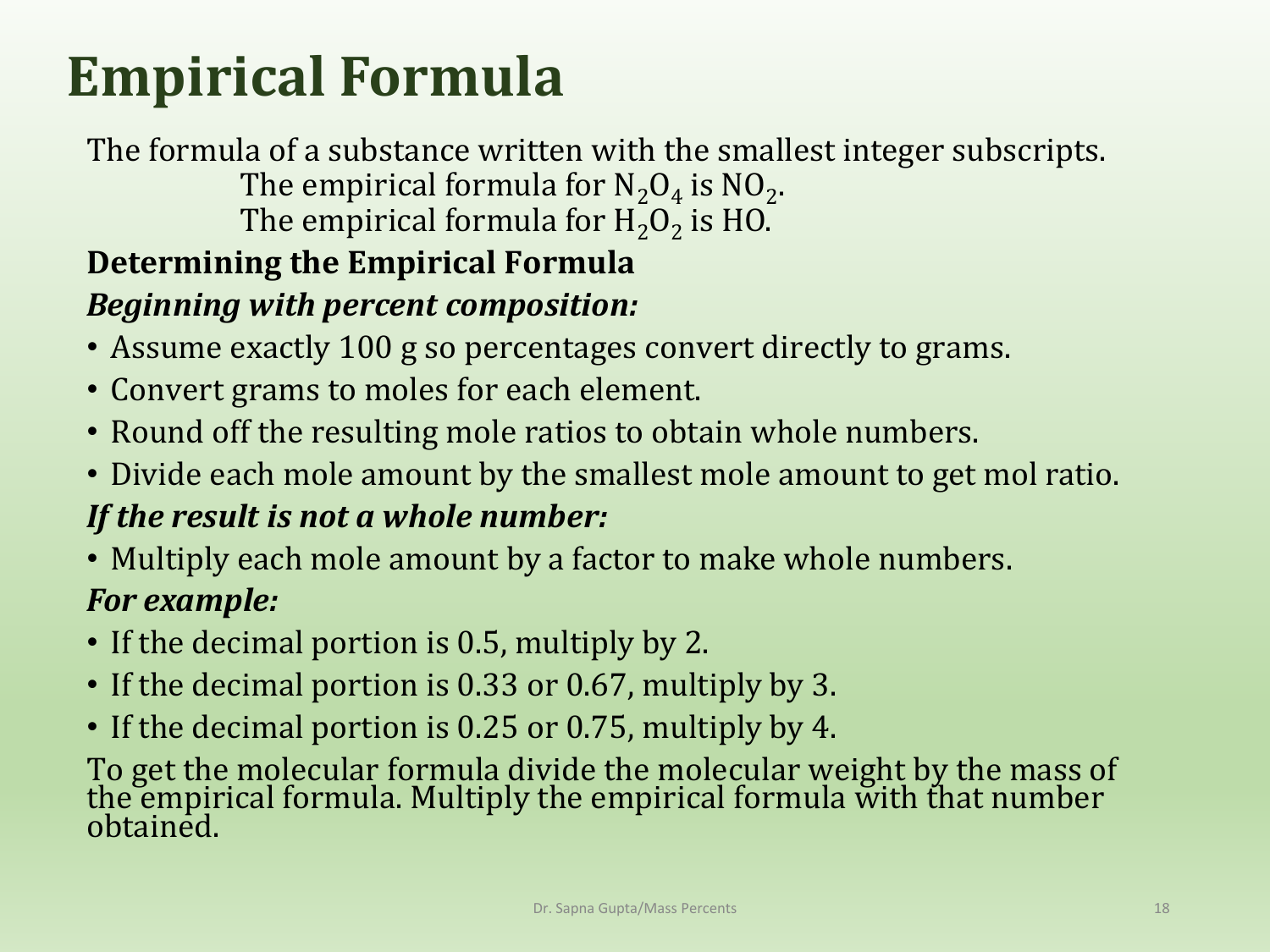Benzene is composed of 92.3% carbon and 7.7% hydrogen. What is the empirical formula of benzene? Its molecular weight is 78.1 amu. What is its molecular formula?

92.3 g C 
$$
\frac{1 \text{ mol C}}{12.01 \text{ g C}} = 7.685 \text{ mol C}
$$
  $\frac{7.685}{7.64} = 1$   
7.7 g H  $\frac{1 \text{ mol H}}{1.008 \text{ g H}} = 7.64 \text{ mol H}$   $\frac{7.64}{7.64} = 1$ 

### Empirical formula: CH

#### 6 13.02 78.1 Empirical formula w eight = 13.02 amu = Molecular formula:  $C_6H_6$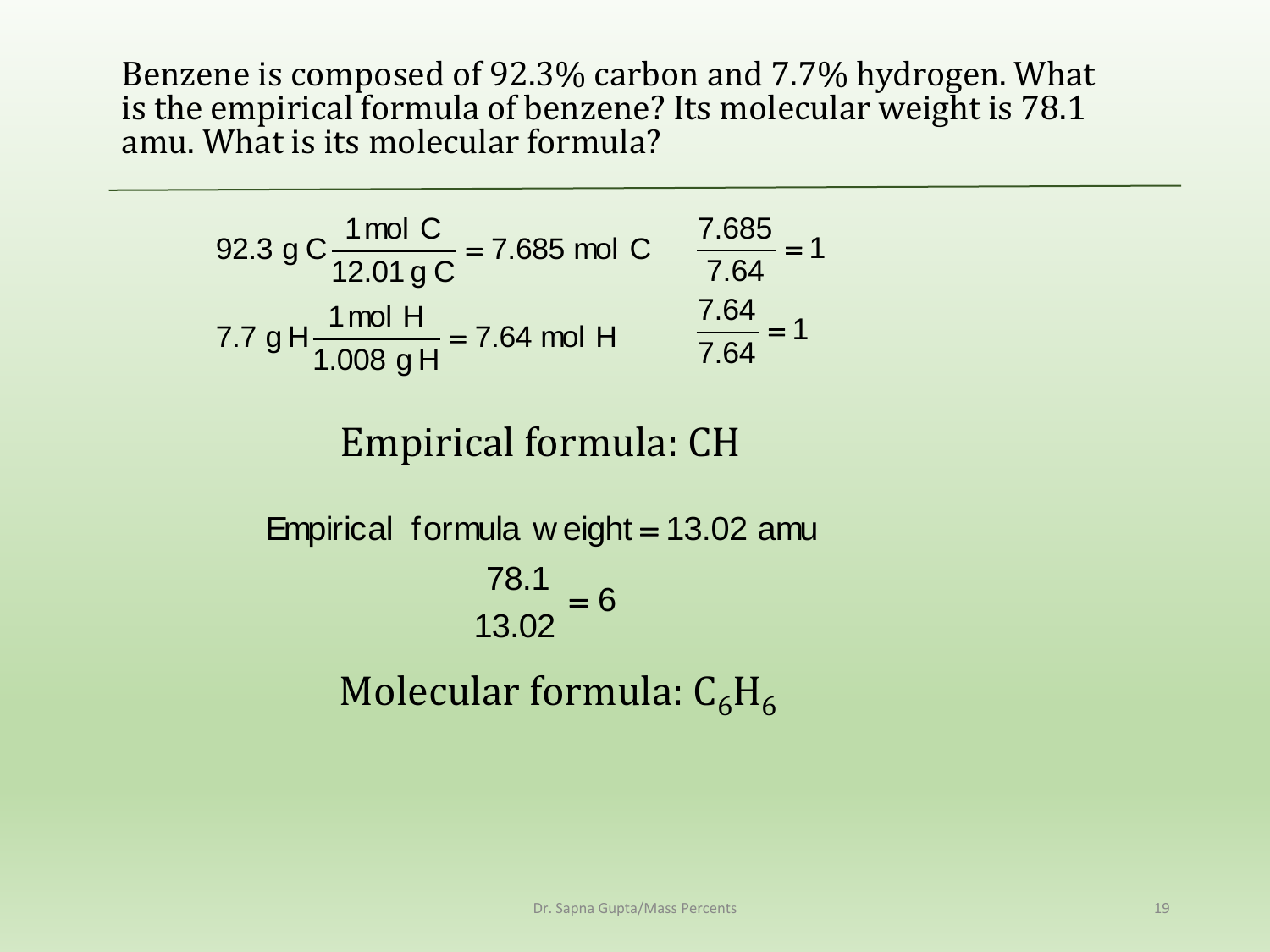Sodium pyrophosphate is used in detergent preparations. It is composed of 34.5% Na, 23.3% P, and  $42.1\%$  O. What is its empirical formula?

| Step 1                                                          | $34.5 gNa \frac{1 \text{mol} Na}{22.99 gNa} = 1.501 \text{mol} Na$ |
|-----------------------------------------------------------------|--------------------------------------------------------------------|
| $23.3 gP \frac{1 \text{mol} P}{30.97 gP} = 0.7523 \text{mol} P$ |                                                                    |
| $32.3 gP \frac{1 \text{mol} P}{30.97 gP} = 0.7523 \text{mol} P$ |                                                                    |
| $42.1 gO \frac{1 \text{mol} O}{16.00 gO} = 2.631 \text{mol} O$  |                                                                    |
| $1.501 \text{mol} Na \frac{1.501}{0.7523} = 2.00 \times 2 = 4$  |                                                                    |
| $0.7523 \text{mol} P$                                           | $\frac{0.7523}{0.7523} = 1.00 \times 2 = 2$                        |
| $2.631 \text{mol} O$                                            | $\frac{2.631}{0.7523} = 3.50 \times 2 = 7$                         |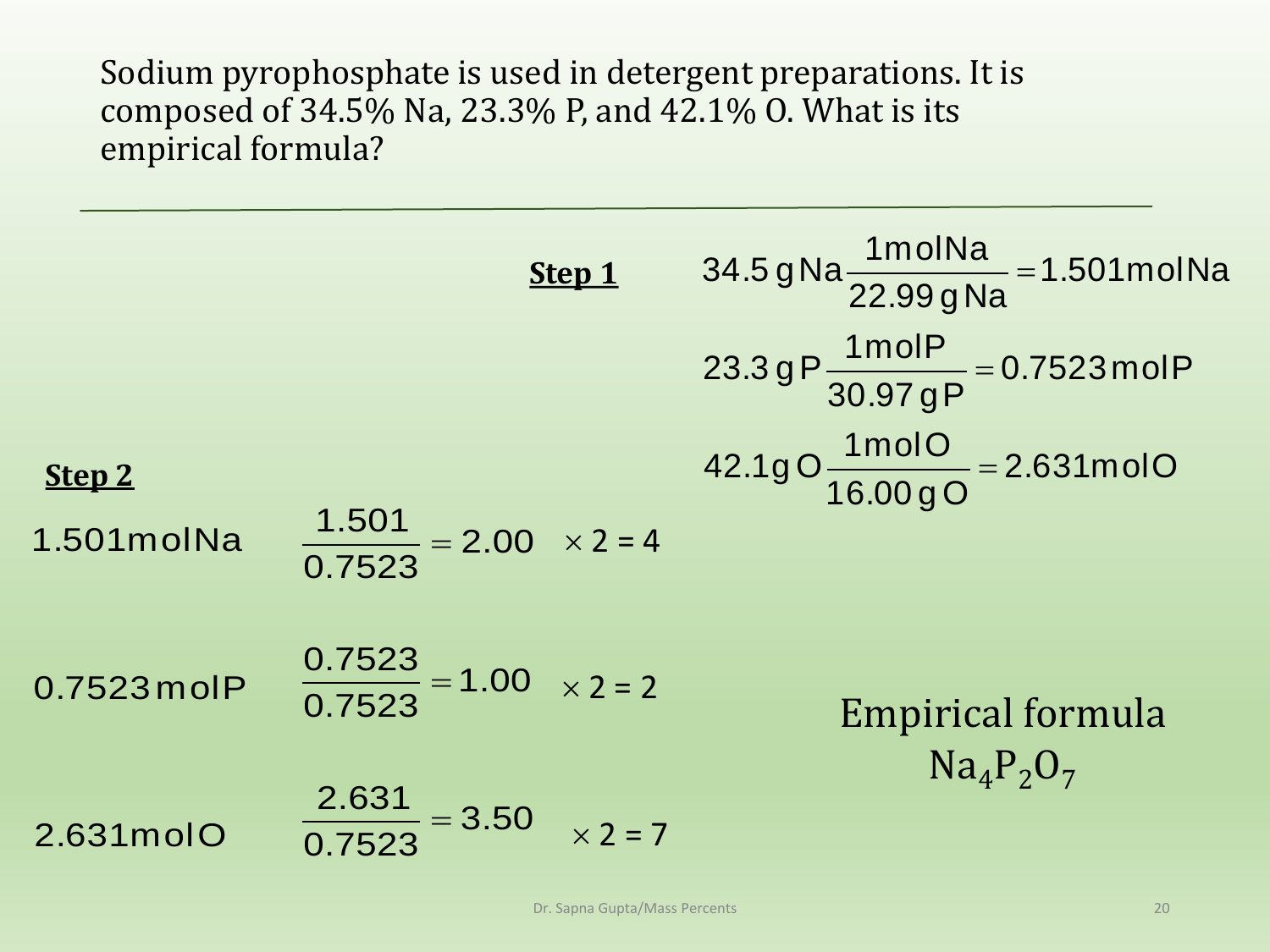Hexamethylene is one of the materials used to produce a type of nylon. It is composed of 62.1% C, 13.8% H, and 24.1% N. Its molecular weight is 116 amu. What is its molecular formula?

| Step 1                                                       | Step 2     |                                |
|--------------------------------------------------------------|------------|--------------------------------|
| 62.1gC $\frac{1 \text{ mol}}{12.01 \text{ g}}$ C = 5.171molC | 5.171molC  | $\frac{5.171}{2} = 3$<br>1.720 |
| $13.8 gH \frac{1m oH}{1.008 gH}$ = 13.69 molH                | 13.69 molH | $\frac{13.69}{1.720} = 8$      |
| $24.1gN\frac{1molN}{14.01gN}$ = 1.720 molH                   | 1.720 molH | 1.720<br>$\frac{1}{1.720}$     |
| <b>Step 3</b>                                                |            |                                |

Empirical formula  $C_3H_8N$ 

Find the formula weight of the empirical formula  $C_3H_8N$ .  $3(12.01) + 8(1.008) + 1(14.01) = 58.104$  amu

$$
n = \frac{116}{58.10} = 2
$$
  
Molecular formula:  $C_6H_{16}N_2$